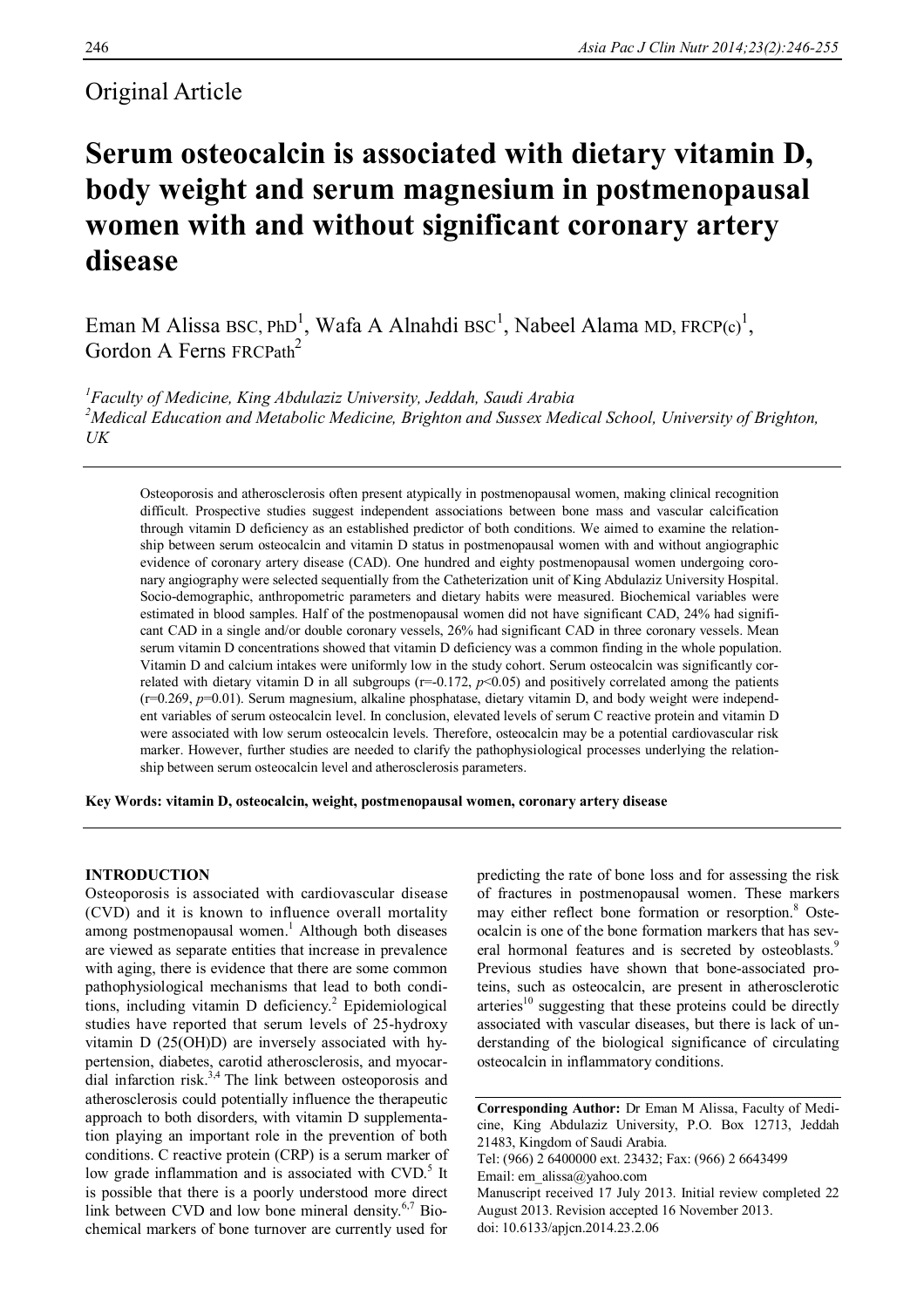Vitamin D is derived from exposure of the skin to sunlight, from food, and from dietary supplements. Nonetheless, vitamin D insufficiency or deficiency persists in many parts of the world possibly due to nutritional deficits and perhaps to avoidance of sunlight and the use of sunscreens.<sup>11</sup> Furthermore, the elderly, and especially postmenopausal women, may be at risk of inadequate vitamin D because of limited outdoor activity, lower dietary intake, and reduced capacity of the skin to produce vitamin D.<sup>12</sup>

Osteoporosis and CVD, in particular coronary heart disease (CHD), often present atypically in postmenopausal women, making clinical recognition difficult. Thus, there is a need for surrogate markers of both conditions among high risk individuals. Prospective studies suggest independent associations between bone mass and vascular calcification through vitamin D deficiency as an established predictor of atherosclerosis and osteoporosis.<sup>1</sup>

Several recent studies have shown a high prevalence of vitamin D deficiency in Saudi Arabia as well as other neighbouring countries.<sup>13-15</sup> Because the implications of vitamin D insufficiency, or deficiency, for cardiovascular health could be substantial, we aimed to examine the relationship between serum osteocalcin and vitamin D status in postmenopausal women with and without angiographic evidence of coronary artery disease (CAD).

#### **METHODS**

The subjects were selected sequentially from the Catheterization laboratory of the Department of Internal Medicine at King Abdulaziz University Hospital (KAUH). The primary exclusion criteria were the presence of an acute major cardiovascular event in the previous six months, diabetes mellitus, vascular diseases, chronic hepatic or renal diseases, thyroid dysfunction, recent or ongoing infection, cancer disease, established osteoporosis, endocrine disorders, or on any form of drug treatment with possible effect on bone metabolism, or treatment with statins, aspirin, antioxidants, anti-inflammatory drugs, vitamin D or Ca supplementations. All study participants gave their informed consent, and the ethics committee at the KAUH approved the study.

Postmenopausal status was defined as no natural menses for ≥1 year and serum follicle-stimulating hormone level >40 IU/L.<sup>16</sup> Angiography was performed for evaluation of CAD in all cases. CAD was classified as being clinically significant if luminal narrowing  $\geq 50\%$  was identified in a major coronary artery. The severity of angiographically defined disease was scored by a cardiologist as previously described.<sup>17</sup>

The study participants were asked about their age, age of menopause onset, marital status, socioeconomic status, family history of osteoporosis and CVD, smoking habits, physical activity level, and frequency of exposure to sunlight. Smoking habit was categorized as non-smoker, former smoker, and current smoker. Physical activity was self-graded by the participant according to the number of episodes of exercise undertaken per week and were categorized as active ( $\geq$ 3 times/week) or inactive (<3 times/week) according to the recommendations of the American Heart Association consensus statement on primary prevention of coronary diseases and from the USA

Surgeon General's report.<sup>18</sup>

Dietary total energy and nutrients over the previous year were assessed using a previously validated semiquantitative food frequency questionnaire (FFQ).<sup>19</sup> The nutrient database used was based on UK food composition tables together with food composition tables for use in East Asia and the United States handbook of food composition. The estimated dietary intake of all nutrients was calculated in terms of percentage recommended nutritional intake (%RNI for UK adults) for each individual, as there are no published data for a Saudi population. The most recent version of the UK dietary recommended values<sup>20</sup> was used to standardize the pattern of nutrient intake. Nutrient intakes were computed by multiplying the frequency of consumption of each unit of food from the FFQ by the nutrient content of the specified portion size. To control for total energy intake, all nutrients were adjusted for total energy intake by using the regression residual method. 21

Height and weight were measured with the patient standing in light clothes and without shoes. Body mass index (BMI) was calculated as body weight divided by height squared  $(kg/m<sup>2</sup>)$ . Waist circumference (WC) was measured using a tape measure at the mid-point between the lower costal margin and the level of the anterior superior iliac crest to the nearest 0.1 cm. Hip circumference (HC) was measured at the level of the greater trochanters. Waist-to-hip ratio (WHR) was calculated as the ratio of waist and hip circumferences. Arterial blood pressure was measured using the right arm (average of 3 measurements having the patient seated and rested for 5 minutes).

Blood samples were drawn from each subject after fasting for at least 12 h and an overnight rest. All the samples were stored at -80°C until analytical measurements were performed. Serum calcium, phosphate, bone specific alkaline phosphatase (ALP) and albumin were measured using kits and reagents supplied by Ortho-Clinical Diagnostics, USA using Vitros 250 Chemistry System Autoanalyzer (Ortho-Clinical Diagnostics, Johnson & Johnson Co., USA). Serum 25(OH)D and intact parathyroid hormone (PTH) concentrations were measured by direct competitive and a direct sandwich chemiluminescence immunoassays using LIASON autoanalyzer, respectively (DiaSorin Inc, Stillwater, MN, USA). Subjects with serum circulating levels <50 nmol/L were considered as having 25(OH)D deficiency.<sup>22</sup> Deficiency was further defined as severe deficiency as <12.5 nmol/L, moderate deficiency as 12.5-25 nmol/L, and mild deficiency as 25-50 nmol/L. Serum-intact osteocalcin was measured using ECLIA Elecsys autoanalyzer (Roche Diagnostics GmbH, D-68298 Mannheim, Germany). Serum CRP was measured by a high sensitivity competitive immunoassay kit (Calbiochem, La Jolla, CA).

Descriptive statistics are presented as mean  $\pm$  standard deviation (SD). In the case of variables that were not normally distributed, log transformation was performed prior to analysis. Comparisons between the 4 subgroups were carried out by ANOVA test for normal distributed variables and by Kruskal-Wallis test for nonparametric variables. A  $\chi^2$  test was used for comparison of categorical data. Relationships among variables were sought by Pearson's and Spearman's correlation coefficient. Step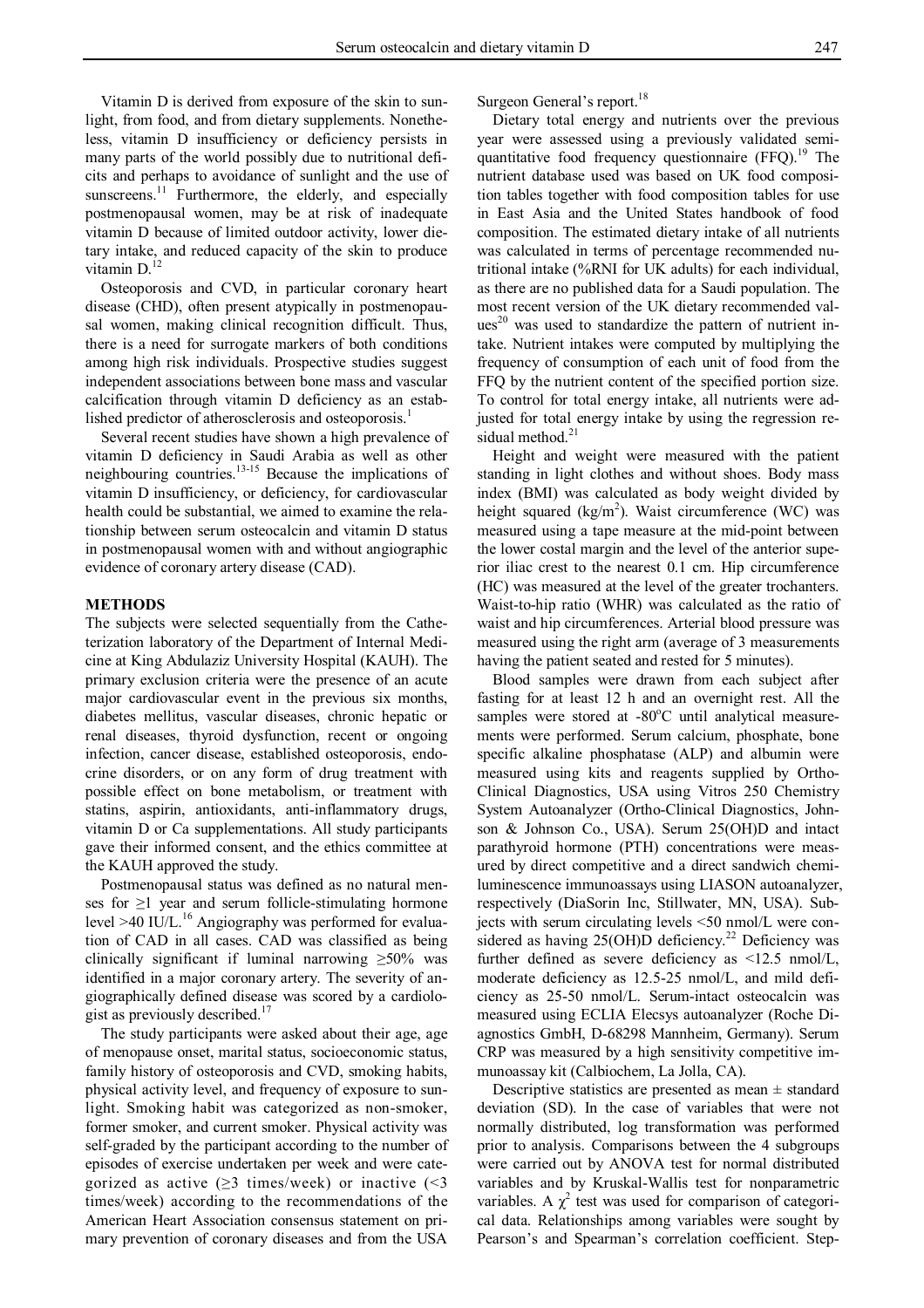wise multiple regression model was performed to identify independent factors affecting dietary vitamin D level.

A  $p$  value <0.05, was considered statistically significant. All the statistical analyses were performed using the Statistical Package for Social Sciences (SPSS/Windows version 21.0, SPSS Inc., Chicago IL, USA).

## **RESULTS**

In a total of 180 postmenopausal women undergoing coronary angiography, 50% did not have significant CAD (<50% luminal stenosis), 24% had significant CAD (≥50% luminal stenosis) in a single and/or double coronary vessels, 26% had significant CAD in three coronary vessels. The study participants were divided into 4 groups according to quartiles of serum osteocalcin level.

Socio-demographic characteristics of the study cohort are presented in Table 1. A sedentary lifestyle was reported by the majority of study participants. Most participants were poorly educated housewives, living in apartments,

who were physically inactive, and had limited exposure to ultraviolet sunlight. In addition, obesity was highly prevalent among the whole study cohort as indicated by mean values of anthropometric measures (i.e.) BMI, WC, and WHR. Furthermore, WC and WHR values varied significantly across the groups  $(p<0.05)$ .

Table 2 shows that serum magnesium and intact PTH levels tended to decline with serum osteocalcin values  $(p<0.01)$ . Mean serum vitamin D concentrations showed that vitamin D deficiency was a very common finding in the whole population based on a threshold of <50 nmol/L. The levels of serum  $25(OH)D \le 12.5 \text{ nmol/L}$ , 12.5-25 nmol/L, and 25-50 nmol/L were designated as severe, mild, and moderate vitamin D deficiencies, respectively. However, the 4 groups did not differ significantly for serum vitamin D level  $(p>0.05)$  but the overall prevalence of hypovitaminosis D was 69%.

Although there was no significant difference in serum CRP levels across the osteocalcin subgroups, about half

**Table 1.** Socio-demographic characteristics in 180 postmenopausal women classified according to quartiles of serum osteocalcin level

|                        | 1 <sup>st</sup> Quartile | $2nd$ Quartile | 3rd Quartile   | 4 <sup>th</sup> Quartile | $\boldsymbol{p}$ |
|------------------------|--------------------------|----------------|----------------|--------------------------|------------------|
| Age (years)            | $61.9 \pm 0.9$           | $63.9 \pm 1.4$ | $62.5 \pm 1.3$ | $64.1 \pm 1.2$           | <b>NS</b>        |
| Menopausal age (years) | $50.8 \pm 0.8$           | $51.2 \pm 0.8$ | $49.6 \pm 0.8$ | $51.6 \pm 0.8$           | $_{\rm NS}$      |
| Marital status         |                          |                |                |                          |                  |
| Single                 | 0(0)                     | 0(0)           | 0(0)           | 1(2)                     |                  |
| Married                | 25 (56)                  | 26(58)         | 23(51)         | 18(40)                   |                  |
| Widowed                | 20(44)                   | 18(40)         | 20(44)         | 22 (49)                  | <b>NS</b>        |
| Divorced               | 0(0)                     | 1(2)           | 2(4)           | 4(9)                     |                  |
| <b>Education</b> level |                          |                |                |                          |                  |
| Illiterate             | 22 (49)                  | 29(64)         | 30(67)         | 28 (62)                  |                  |
| Intermediate           | 14(31)                   | 9(20)          | 10(22)         | 12(27)                   |                  |
| High school            | 8(18)                    | 3(7)           | 2(4)           | 3(7)                     | <b>NS</b>        |
| University             | 1(2)                     | 4(9)           | 3(7)           | 2(4)                     |                  |
| Occupation             |                          |                |                |                          |                  |
| House wife             | 45 (100)                 | 42 (93)        | 42 (93)        | 45 (100)                 |                  |
| Administrative         | 0(0)                     | 2(4)           | 2(4)           | 0(0)                     | <b>NS</b>        |
| Director/physician     | 0(0)                     | 1(2)           | 1(2)           | 0(0)                     |                  |
| Type of residency      |                          |                |                |                          |                  |
| Traditional housing    | 6(13)                    | 16(36)         | 13(29)         | 12(27)                   |                  |
| Apartment              | 34 (76)                  | 24(53)         | 30(67)         | 30(67)                   | <b>NS</b>        |
| Villa                  | 5(11)                    | 5(11)          | 2(4)           | 3(7)                     |                  |
| Frequency of sunlight  |                          |                |                |                          |                  |
| exposure               |                          |                |                |                          |                  |
| $<1$ time              | 32(71)                   | 34 (76)        | 34 (76)        | 35 (78)                  |                  |
| 1-2 times              | 9(20)                    | 6(13)          | 7(16)          | 7(16)                    | <b>NS</b>        |
| $\geq$ 3 times         | 4(9)                     | 5(11)          | 4(9)           | 3(7)                     |                  |
| Physical activity      |                          |                |                |                          |                  |
| $\leq$ 1 time          | 31(69)                   | 20(44)         | 28(62)         | 28 (62)                  |                  |
| 1-2 times              | 5(11)                    | 7(16)          | 3(7)           | 7(16)                    | <b>NS</b>        |
| $\geq$ 3 times         | 9(20)                    | 18(40)         | 14(31)         | 10(22)                   |                  |
| Veiling types          |                          |                |                |                          |                  |
| Covering hair only     | 13 (29)                  | 18(40)         | 12(27)         | 15(33)                   |                  |
| Eyes shown only        | 32(71)                   | 27(60)         | 31(69)         | 30(67)                   | <b>NS</b>        |
| Full cover             | 0(0)                     | 0(0)           | 2(4)           | 0(0)                     |                  |
| Smoking status         |                          |                |                |                          |                  |
| Non-smoker             | 42 (93)                  | 43 (96)        | 39 (87)        | 43 (96)                  |                  |
| Former smoker          | 1(2)                     | 1(2)           | 5(11)          | 0(0)                     | <b>NS</b>        |
| Current smoker         | 2(4)                     | 1(2)           | 1(2)           | 2(4)                     |                  |
| Soda consumption       | 16(36)                   | 22(49)         | 16(36)         | 18(40)                   | <b>NS</b>        |
| Coffee consumption     | 29(64)                   | 29(64)         | 31(69)         | 23(51)                   | <b>NS</b>        |

Numeric data are presented as mean $\pm$ SD and categorical data as number and percentage. Categorical data were compared by  $\chi^2$  test; continuous variables were compared by ANOVA or Kruskal-Wallis tests for non-normally distributed data. NS: not significant.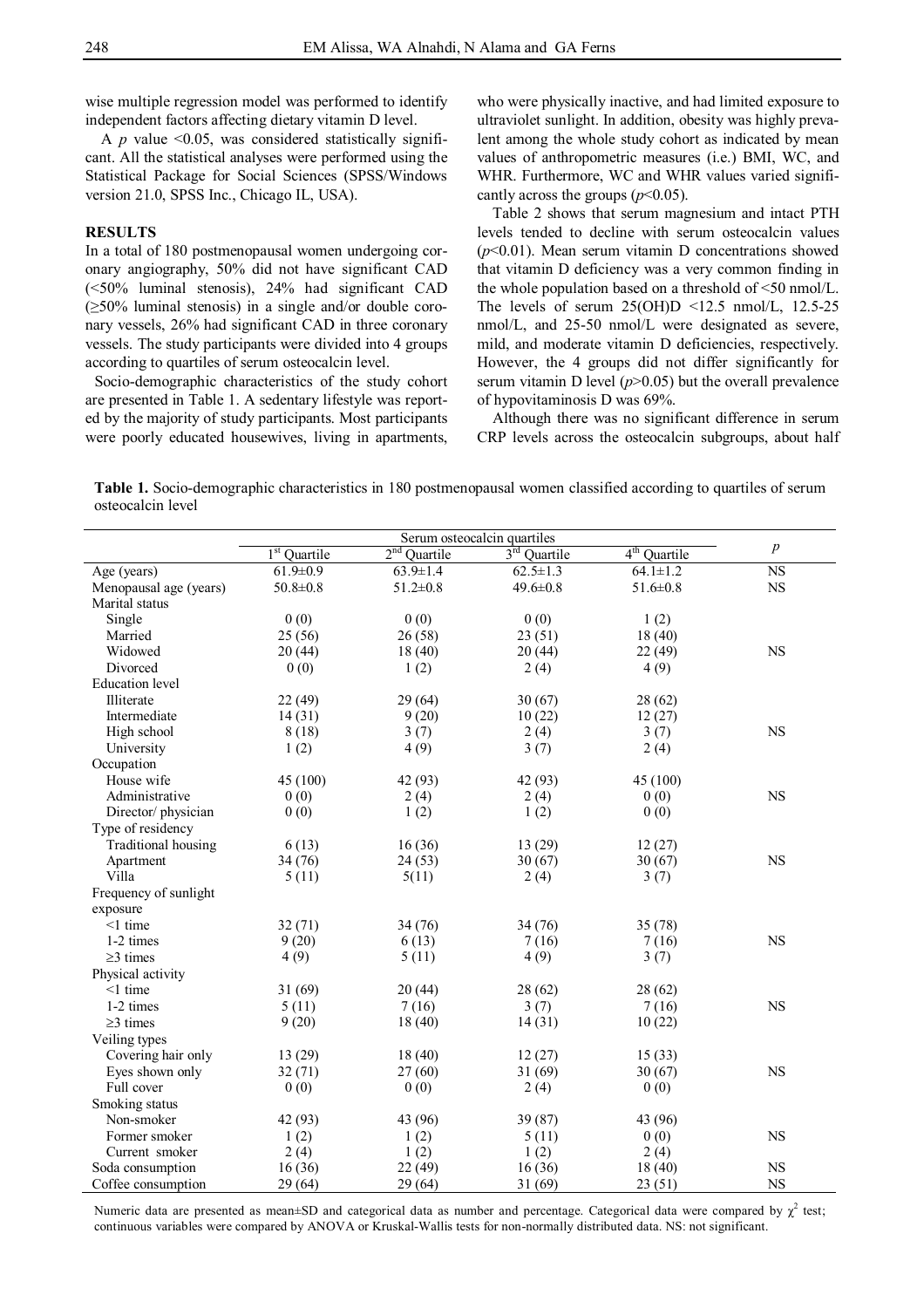of the study participants in each quartile of serum osteocalcin were categorized as high coronary risk (>3 mg/L) according to the cut-off value of serum CRP level (Table 2).

The reported dietary intake of energy and nutrients between the subgroups is indicated in Table 3. The total energy intake and macronutrient profiles differed significantly across the serum osteocalcin quartiles  $(p<0.0001)$ . Statistical significance remained even after the macronutrient intakes were adjusted for energy intake but disappeared following the calculation of the percentage of energy supplied by carbohydrates and total fat. Only protein intake expressed as the percent of energy intake retained statistical significance in between the serum osteocalcin subgroups  $(p<0.05)$ . Patients in the lowest serum osteocalcin quartile had significantly lower intakes of energy, carbohydrates, total fat, protein, saturated fatty acids (SFA), monounsaturated fatty acids (MUFA), polyunsaturated fatty acids (PUFA) (crude and adjusted for total caloric level), cholesterol, vitamin D and calcium of all groups  $(p<0.01)$ . Patients in the highest serum osteocalcin quartile had significantly higher intake of percentage of energy intake from protein than those in the first and second quartiles  $(p<0.01)$ .

Vitamin D and calcium intakes were uniformly low in the study cohort (Table 3). All the participants had less than adequate levels (i.e.) less than the estimated average requirements (EAR) of vitamin D intake and half of them had <EAR value of dietary calcium intake. The number of subjects with a dietary intake of calcium <EAR value decreased with increasing quartile for serum osteocalcin  $(p<0.01)$ .

Serum osteocalcin showed strong correlations with serum magnesium (r=0.373, *p*<0.0001), intact PTH (r=0.471, *p*<0.0001) and ALP (r=0.275, *p*<0.001) within the whole population (Table 4). Serum osteocalcin was inversely correlated with serum high-sensitivity C reactive protein (hsCRP) among the controls (r=-0.283, *p*<0.01) and was inversely correlated with serum vitamin D (r=-0.165, *p*<0.05), dietary vitamin D (r=-0.172, *p*<0.05), body weight (r=-0.168, *p*<0.05), BMI (r=-0.168, *p*<0.05), WC (r=-0.228, *p*<0.01) and WHR(r=-0.240,  $p<0.01$ ) within the whole population. The increase in serum osteocalcin level with increasing levels of dietary vitamin D just reached statistical significance (Figure 1). Serum osteocalcin was significantly correlated with dietary vitamin D in all subgroups ( $r=0.172$ ,  $p<0.05$ ) and positively correlated among the CAD patients (r=0.269,

**Table 2.** Clinical characteristics in 180 postmenopausal women classified according to quartiles of serum osteocalcin level

|                          | $1st$ Quartile                | $2nd$ Quartile                | $3rd$ Quartile               | $4th$ Quartile                | $\boldsymbol{p}$ |
|--------------------------|-------------------------------|-------------------------------|------------------------------|-------------------------------|------------------|
| Albumin $(g/L)$          | $40.4 \pm 0.5$                | $40.8 \pm 0.4$                | $40.6 \pm 0.4$               | $39.6 \pm 0.6$                | <b>NS</b>        |
| Calcium $(mmol/L)$       | $2.34 \pm 0.02$               | $2.38 \pm 0.02$               | $2.35 \pm 0.01$              | $2.35 \pm 0.02$               | <b>NS</b>        |
| Corrected-calcium        | $2.36 \pm 0.02$               | $2.39 \pm 0.02$               | $2.36 \pm 0.01$              | $2.36 \pm 0.02$               | <b>NS</b>        |
| Phosphate (mmol/L)       | $1.35 \pm 0.03$               | $1.32 \pm 0.02$               | $1.34 \pm 0.03$              | $1.35 \pm 0.03$               | <b>NS</b>        |
| Magnesium (mmol/L)       | $0.77 \pm 0.01$               | $0.79 \pm 0.02$               | $0.83 \pm 0.01^*$            | $0.86 \pm 0.01$ <sup>18</sup> | < 0.0001         |
| Intact PTH (pmol/L)      | $4.42 \pm 0.4$                | $5.36 \pm 0.3$                | $6.45 \pm 0.5^{\frac{1}{4}}$ | $8.22 \pm 0.6$ <sup>18#</sup> | < 0.01           |
| $ALP$ (U/L)              | $94.2 \pm 5.1$                | $94.7 \pm 4.0^*$              | $97.03 \pm 4.8$              | $113.6 \pm 4.9$               | <b>NS</b>        |
| $h$ s $CRP$ (mg/L)       | $8.2 \pm 1.1$                 | $7.0 \pm 1.0$                 | $6.15 \pm 0.9$               | $5.73 \pm 1.3$                | NS.              |
| hsCRP subgroups          |                               |                               |                              |                               |                  |
| $\langle$ 1mg/L          | 7(16)                         | 9(20)                         | 5(11)                        | 16(36)                        |                  |
| $1-3mg/L$                | 9(20)                         | 9(20)                         | 14(31)                       | 11(24)                        | < 0.05           |
| $>3$ mg/L                | 29(64)                        | 27(60)                        | 26(58)                       | 18(40)                        |                  |
| Serum vitamin D (nmol/L) | 29.1 (16.5-48.5)              | $32.6(18.4-42.2)$             | $27.1(16.7-41.4)$            | 23.3 (12.1-36.9)              | <b>NS</b>        |
| Serum vitamin D sub-     |                               |                               |                              |                               |                  |
| groups                   |                               |                               |                              |                               |                  |
| Mild deficiency          | 16(36)                        | 20(44)                        | 15(33)                       | 16(36)                        |                  |
| Moderate deficiency      | 13(29)                        | 14(31)                        | 15(33)                       | 13(29)                        |                  |
| Severe deficiency        | 6(13)                         | 3(7)                          | 6(13)                        | 12(27)                        | < 0.05           |
| Body weight (Kg)         | $79.4 \pm 2.7$                | $75.3 \pm 2.4$                | $75.3 \pm 1.9$               | $72.6 \pm 2.0$                | <b>NS</b>        |
| Body height (cm)         | $152.6 \pm 0.9$               | $152.4 \pm 1.0$               | $152.5 \pm 0.9$              | $152.0 \pm 1.1$               | <b>NS</b>        |
| BMI $(Kg/m^2)$           | $33.8 \pm 0.9$                | $32.4 \pm 0.9$                | $32.4 \pm 0.8$               | $31.4 \pm 0.8$                | <b>NS</b>        |
| <b>BMI</b> subgroups     |                               |                               |                              |                               |                  |
| Normal                   | 0(0)                          | 2(4)                          | 2(4)                         | 3(7)                          |                  |
| Overweight               | 16(36)                        | 17(38)                        | 12(27)                       | 18(40)                        | <b>NS</b>        |
| Obese                    | 29(64)                        | 26(58)                        | 31(69)                       | 24(53)                        |                  |
| $WC$ (cm)                | $103.7 \pm 1.9$ <sup>¥¶</sup> | $102.5 \pm 2.8$               | $97.6 \pm 1.2$               | $96.6 \pm 1.4$                | < 0.05           |
| $HC$ (cm)                | $109.7 \pm 1.9$               | $106.7 \pm 2.5$               | $106.9 \pm 1.6$              | $106.4 \pm 1.5$               | <b>NS</b>        |
| <b>WHR</b>               | $0.95 \pm 0.01$ <sup>¥¶</sup> | $0.97 \pm 0.03$ <sup>†§</sup> | $0.92 \pm 0.01$              | $0.91 \pm 0.02$               | < 0.01           |
| SBP (mmHg)               | $143.4 \pm 3.3$               | $138.5 \pm 3.3$               | $139.4 \pm 2.8$              | $144.3 \pm 3.9$               | <b>NS</b>        |
| $DBP$ (mmHg)             | $76.7 \pm 1.8$                | $77.2 \pm 1.8$                | $76.4 \pm 1.9$               | $78.1 \pm 1.9$                | <b>NS</b>        |

Meric data are presented as mean±SD and as median (IQR). Categorical data as number and percentage. Categorical data were compared by  $\chi^2$  test; continuous variables were compared by ANOVA or Kruskal-Wallis tests for non-normally distributed data. ALP: alkaline phosphatase, BMI: body mass index, DBP: diastolic blood pressure, HC: hip circumference, hsCRP: high sensitivity C reactive protein, NS: not significant, PTH: parathyroid hormone, SBP: systolic blood pressure, WC: waist circumference, WHR: waist-to-hip ratio.<br>\* p<0.05 (first & second quartiles). \* p<0.05 (first & third quartiles). \* p<0.05 (first & fort  $* p<0.05$  (first & second quartiles),  $* p<0.05$  (first & third quartiles),  $\frac{1}{p}<0.05$  (first & forth quartiles),  $\frac{1}{p}<0.05$  (second & third quartiles),  $* p<0.05$  (second & third quartiles),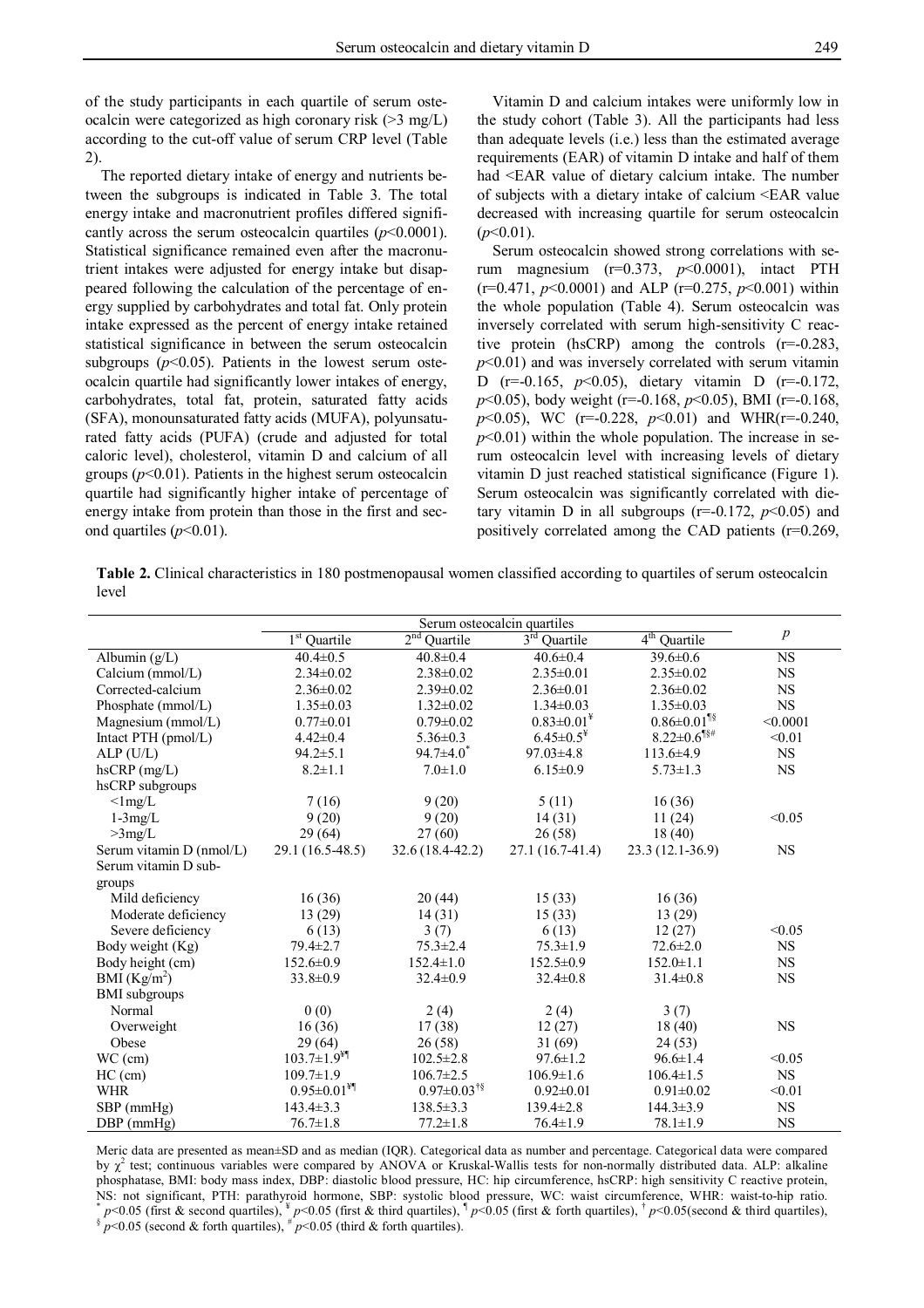*p*=0.01).

Multiple linear regression analysis was performed for serum osteocalcin as a continuous variable for biological markers potentially linked to cardiovascular risk, including dietary components (Table 5). Serum magnesium, ALP, dietary vitamin D, and body weight were independent variables associated with serum osteocalcin level.

About 29.8% of the variation in serum osteocalcin level could be explained by this model.

## **DISCUSSION**

Osteoporosis and CVD are now recognized as a global epidemic. Many authors suggest that hypovitaminosis D may increase the risk of both conditions through common

**Table 3.** Dietary intake values in 180 postmenopausal women classified according to quartiles of serum osteocalcin level

|                                                                                                                                                                   | <b>RNI</b>             | Serum osteocalcin quartiles |                 |                                           |                 |                  |  |  |
|-------------------------------------------------------------------------------------------------------------------------------------------------------------------|------------------------|-----------------------------|-----------------|-------------------------------------------|-----------------|------------------|--|--|
|                                                                                                                                                                   |                        | $1st$ Quartile              | $2nd$ Quartile  | $3rd$ Quartile                            | $4th$ Quartile  | $\boldsymbol{p}$ |  |  |
| Energy (Kcal)                                                                                                                                                     | 1900 (19-74yr)         | 1801±89.7                   | $1821 \pm 98.5$ | $2142 \pm 92.2$ <sup>***</sup>            | 1846±99.9       | $\sqrt{0.05}$    |  |  |
|                                                                                                                                                                   | $1810(75+yr)$          |                             |                 |                                           |                 |                  |  |  |
| Carbohydrate (gm)                                                                                                                                                 |                        | $206 \pm 11.7$              | $203 \pm 12.3$  | $243 \pm 11.6$ <sup>¥†#</sup>             | $212 \pm 10.1$  | < 0.05           |  |  |
| Energy-adjusted carbohydrate                                                                                                                                      |                        | $206 \pm 0.13$              | $206 \pm 0.15$  | $206 \pm 0.14$ <sup>¥†#</sup>             | $206 \pm 0.15$  | < 0.05           |  |  |
| (gm)                                                                                                                                                              |                        |                             |                 |                                           |                 |                  |  |  |
| % of energy                                                                                                                                                       | 55 %                   | $45.3 \pm 0.73$             | $44.3 \pm 0.75$ | $45.1 \pm 0.73$                           | $46.8 \pm 0.91$ | <b>NS</b>        |  |  |
| Total fat (gm)                                                                                                                                                    |                        | $79.6 \pm 3.53$             | $84.4 \pm 4.43$ | $94.9 \pm 4.17$ <sup>¥†#</sup>            | $82.8 \pm 5.28$ | < 0.05           |  |  |
| Energy-adjusted fat (gm)                                                                                                                                          |                        | $82.1 \pm 0.14$             | $82.1 \pm 0.15$ | $82.6 \pm 0.14$ <sup>¥†#</sup>            | $82.1 \pm 0.15$ | < 0.05           |  |  |
| % of energy                                                                                                                                                       | 30 %                   | $40.5 \pm 0.82$             | $42.0 \pm 0.85$ | $40.2 \pm 0.73$                           | $39.6 \pm 0.97$ | <b>NS</b>        |  |  |
| Protein (gm)                                                                                                                                                      |                        | $65.2 \pm 4.16$             | $62.4 \pm 3.78$ | $78.9 \pm 4.01$ <sup>¥†#</sup>            | $63.5 \pm 4.34$ | < 0.01           |  |  |
| Energy-adjusted protein (gm)                                                                                                                                      |                        | $63.1 \pm 0.14$             | $63.2 \pm 0.15$ | $63.6 \pm 0.14$ <sup>¥†#</sup>            | $63.2 \pm 0.15$ | < 0.05           |  |  |
| % of energy                                                                                                                                                       | $15\%$                 | $14.1 \pm 0.30$             | $13.7 \pm 0.30$ | $14.7 \pm 0.31^{\dagger\#}$               | $13.6 \pm 0.29$ | < 0.05           |  |  |
| $SFA$ (gm)                                                                                                                                                        |                        | $23.8 \pm 1.47$             | $24.1 \pm 1.32$ | $27.3 \pm 1.52$                           | $24.0 \pm 1.82$ | < 0.05           |  |  |
| Energy-adjusted SFA (gm)                                                                                                                                          |                        | $22.4 \pm 0.14$             | $22.4 \pm 0.15$ | $22.9 \pm 0.14$ <sup>¥†#</sup>            | $22.5 \pm 0.15$ | < 0.05           |  |  |
| % of energy                                                                                                                                                       | 10%                    | $13.1 \pm 0.43$             | $13.4 \pm 0.44$ | $12.6 \pm 0.37$                           | $12.6 \pm 0.45$ | <b>NS</b>        |  |  |
| $MUFA$ (gm)                                                                                                                                                       |                        | $24.0 \pm 1.13$             | $26.0 \pm 1.43$ | $29.2 \pm 1.42^{\frac{1}{2}}$             | $25.6 \pm 1.74$ | < 0.05           |  |  |
| Energy-adjusted MUFA (gm)                                                                                                                                         |                        | $25.1 \pm 0.14$             | $25.1 \pm 0.15$ | $25.6 \pm 0.14$ <sup>¥†#</sup>            | $25.1 \pm 0.15$ | < 0.05           |  |  |
| $%$ of energy                                                                                                                                                     | 10%                    | $13.6 \pm 0.33$             | $14.4 \pm 0.33$ | $13.7 \pm 0.30$                           | $13.5 \pm 0.38$ | <b>NS</b>        |  |  |
| $PUFA$ (gm)                                                                                                                                                       |                        | $24.4 \pm 1.04$             | $26.7 \pm 1.54$ | $29.4 \pm 1.23$ <sup>\{\permit 1}</sup>   | $25.3 \pm 1.43$ | < 0.05           |  |  |
| Energy-adjusted PUFA (gm)                                                                                                                                         |                        | $25.4 \pm 0.14$             | $25.4 \pm 0.15$ | $25.9 \pm 0.14$ <sup>¥†#</sup>            | $25.5 \pm 0.15$ | < 0.05           |  |  |
| % of energy                                                                                                                                                       | 10%                    | $14.2 \pm 0.49$             | $14.8 \pm 0.49$ | $14.2 \pm 0.48$                           | $13.8 \pm 0.56$ | <b>NS</b>        |  |  |
| Fibre (gm)                                                                                                                                                        | 18                     | $17.7 \pm 0.89$             | $18.1 \pm 1.12$ | $20.2 \pm 0.77^{\dagger\#}$               | $17.2 \pm 0.90$ | < 0.05           |  |  |
| Cholesterol (mg)                                                                                                                                                  | 200                    | $196 \pm 19.2$              | $197 \pm 26.8$  | $297 \pm 28.5$ <sup>¥#†</sup>             | $200 \pm 22.5$  | < 0.05           |  |  |
| Calcium (mg)                                                                                                                                                      | $1000(19-50yr)$        | 776±47.9                    | 756±45.3        | $967 \pm 53.3$ <sup>\\\pmpp\}******</sup> | 787±58.4        | < 0.05           |  |  |
|                                                                                                                                                                   | $1200(50+yr)$          |                             |                 |                                           |                 |                  |  |  |
| Calcium intake <ear< td=""><td></td><td>26(58)</td><td>24(53)</td><td>14(31)</td><td>26(58)</td><td><math display="inline">_{\rm NS}</math></td></ear<>           |                        | 26(58)                      | 24(53)          | 14(31)                                    | 26(58)          | $_{\rm NS}$      |  |  |
| Vitamin D intake $(\mu g)$                                                                                                                                        | $10(19-50 \text{ yr})$ | $0.67 \pm 0.05$             | $0.74 \pm 0.11$ | $0.98 \pm 0.09$ <sup>¥†</sup>             | $0.85 \pm 0.09$ | < 0.05           |  |  |
|                                                                                                                                                                   | $15(50+yr)$            |                             |                 |                                           |                 |                  |  |  |
| Vitamin D intake <ear< td=""><td></td><td>45 (100)</td><td>45 (100)</td><td>45 (100)</td><td>45 (100)</td><td><math display="inline">_{\rm NS}</math></td></ear<> |                        | 45 (100)                    | 45 (100)        | 45 (100)                                  | 45 (100)        | $_{\rm NS}$      |  |  |

Umeric data are presented as mean $\pm$ SD and categorical data as number and percentage. Categorical data were compared by  $\chi^2$  test; continuous variables were compared by ANOVA or Kruskal-Wallis tests for non-normally distributed data. EAR: estimated average requirements, MUFA: monounsaturated fatty acid, PUFA: polyunsaturated fatty acid, RNI: recommended nutrient intake, SFA: saturated fatty acid.<br>\*  $p$ <0.05 (first & second quartiles), \*  $p$ <0.05 (first & third quartiles), <sup>1</sup>  $p$ <0.05 (f

|                               |  |  |  |  |  | <b>Table 4.</b> Correlation between serum osteocalcin level and clinical characteristics in 180 postmenopausal women un- |  |
|-------------------------------|--|--|--|--|--|--------------------------------------------------------------------------------------------------------------------------|--|
| dergoing coronary angiography |  |  |  |  |  |                                                                                                                          |  |

|                            | Whole population of postmeno-<br>pausal women $(n=180)$ |          |          | Postmenopausal women<br>without CAD $(n=90)$ |          | Postmenopausal women with<br>$CAD(n=90)$ |  |
|----------------------------|---------------------------------------------------------|----------|----------|----------------------------------------------|----------|------------------------------------------|--|
|                            |                                                         |          |          |                                              |          |                                          |  |
| Serum hsCRP (mg/L)         | $-0.202$                                                | 0.006    | $-0.283$ | 0.007                                        | $-0.120$ | 0.258                                    |  |
| Magnesium (mmol/L)         | 0.373                                                   | < 0.0001 | 0.383    | < 0.0001                                     | 0.362    | < 0.0001                                 |  |
| Intact PTH $(pmol/L)$      | 0.471                                                   | < 0.0001 | 0.534    | < 0.0001                                     | 0.348    | 0.001                                    |  |
| $ALP$ (U/L)                | 0.275                                                   | 0.001    | 0.248    | 0.018                                        | 0.259    | 0.014                                    |  |
| Weight                     | $-0.168$                                                | 0.024    | $-0.112$ | 0.295                                        | $-0.184$ | 0.082                                    |  |
| <b>BMI</b>                 | $-0.168$                                                | 0.032    | $-0.172$ | 0.106                                        | $-0.161$ | 0.129                                    |  |
| <b>WC</b>                  | $-0.228$                                                | 0.002    | $-0.190$ | 0.073                                        | $-0.266$ | 0.011                                    |  |
| <b>WHR</b>                 | $-0.240$                                                | 0.001    | $-0.227$ | 0.032                                        | $-0.228$ | 0.031                                    |  |
| Serum vitamin D            | $-0.165$                                                | 0.027    | $-0.149$ | 0.161                                        | $-0.129$ | 0.225                                    |  |
| (mmol/L)                   |                                                         |          |          |                                              |          |                                          |  |
| Dietary vitamin $D(\mu g)$ | 0.172                                                   | 0.021    | 0.080    | 0.455                                        | 0.269    | 0.010                                    |  |

ALP: alkaline phosphatase, BMI: body mass index, hsCRP: high sensitivity C reactive protein, PTH: parathyroid hormone, WC: waist circumference, WHR: waist hip ratio.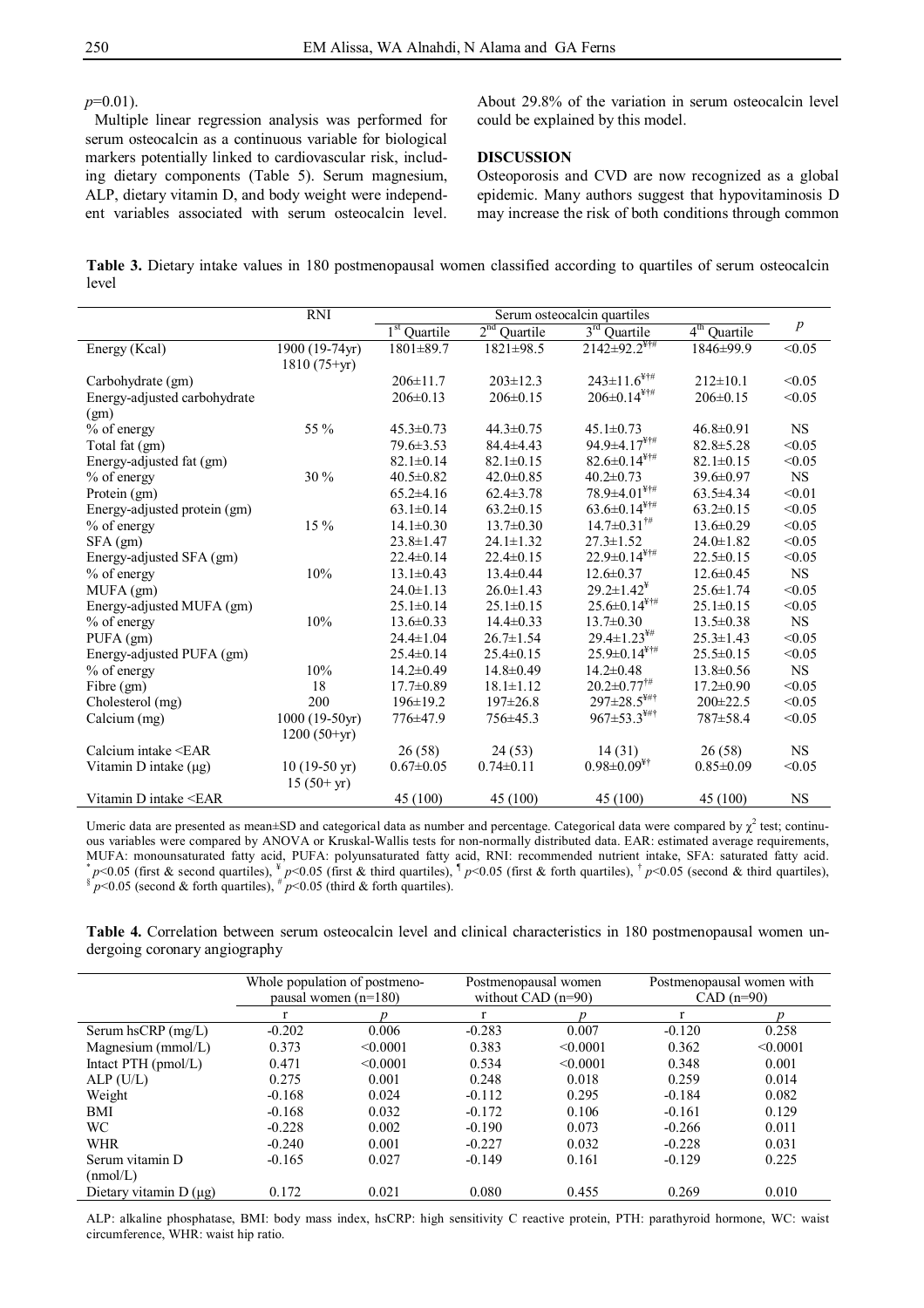| Dependent          | Independent                |          |       | 95% CI for $\beta$ |             |  |
|--------------------|----------------------------|----------|-------|--------------------|-------------|--|
| variable           | variables                  |          |       | Lower limit        | Upper limit |  |
| Serum osteocalcin  |                            |          |       |                    |             |  |
|                    | Magnesium ( $mmol/L$ )     | 0.213    | 0.001 | 13.6               | 55.7        |  |
|                    | $ALP$ (U/L)                | 0.185    | 0.006 | 0.027              | 0.155       |  |
|                    | Dietary vitamin $D(\mu g)$ | 0.170    | 0.009 | 1.13               | 7.71        |  |
|                    | Weight $(Kg)$              | $-0.191$ | 0.004 | $-0.333$           | $-0.066$    |  |
| Total $R^2 = 29.8$ |                            |          |       |                    |             |  |

**Table 5.** Multiple regression analysis between serum osteocalcin level and independent variables in 180 postmenopausal women undergoing coronary angiography

ALP: alkaline phosphatase,  $\beta$ =standardized regression coefficient,  $R^2$ =percent variance explained by each variable. Stepwise variable inclusion with  $p<0.05$  and exclusion with  $p>0.10$ . 95% CI: confidence intervals.



**Figure 1.** Scatter plot demonstrating correlation between circulating level of osteocalcin and dietary vitamin D level in 180 postmenopausal women undergoing coronary angiography (r=0.172, *p*=0.021).

pathophysiological mechanism especially among the elderly. Both ageing and obesity are characterized by a low-grade inflammatory state. The relationship between vitamin D and inflammation are equivocal.<sup>23</sup> Although, persons with lower serum vitamin D levels appear to be at increased cardiovascular risk,<sup>12</sup> it is unclear if  $25(OH)D$ deficiency is related with prevalent cardiovascular diseases in Saudi Arabia. <sup>24</sup> The biological mechanisms by which vitamin D might protect against the development and progression of CVD has not been fully delineated. Among Saudi males there is a high prevalence of poor diet and high levels of markers of inflammation, suggesting that combined lifestyle risk factors are implicated in the pathogenesis of atherosclerosis.<sup>25</sup> Furthermore, confounding effects of dietary factors are yet unaccounted for in subjects without pre-existing CVD in clinical setting.<sup>11</sup> Not surprisingly, earlier studies that have documented poor vitamin D status, initially focused on the implications of this for bone health. Moreover, the increased PTH secretion that is consequent to low 25(OH)D, while it contributes importantly to low bone mineral density, may also have adverse consequences for insulin sensitivity, body composition, and vascular health.<sup>26</sup> Nevertheless, the estimated mean serum PTH level in the present cohort is reported to be within the reference range (1.59-6.89 pmol/L).

In this study, significantly lower serum magnesium, ALP, and intact PTH levels were found among postmenopausal women categorized in the lower osteocalcin quartiles compared with those in higher osteocalcin quartiles. After adjusting for potential confounders, only magnesium and ALP remained significantly correlated with serum osteocalcin levels. This suggests that the relationship of magnesium and ALP, as one of the bone turnover markers, with osteocalcin is independent of the other bonerelated parameters. Total serum osteocalcin, which comprises both the carboxylated and the under carboxylated forms, has been utilized traditionally as a marker of bone formation or bone turnover. It has been reported that regulators of bone metabolism are also present in atherosclerotic arteries.<sup>27</sup> Thus, the vascular microenvironment possesses mechanisms similar to those in bone tissues to maintain mineral homeostasis. This direct relationship is yet to be elucidated, as the biological actions of osteocalcin are only partly understood. 28

Low calcium intakes are known to increase the efficiency of calcium absorption. <sup>29</sup> However, this adaptive mechanism, because it is 1, 25- $(OH)_2D$  dependent, may not be fully efficient when the 25-(OH)D levels are too low (below 50 nmol/L) to allow sufficient production of  $1,25\text{-}(OH)<sub>2</sub>$ D. The degree of serum vitamin D deficiency has been proposed to be very important in determining cardiovascular risk.<sup>22</sup> About two thirds of postmenopausal women in all quartiles of serum osteocalcin level were of mild and moderate vitamin D deficiency (Figure 1). However, mild hypovitaminosis D was not associated with incident hypertension or cardiovascular events in recent prospective studies.<sup>4,30</sup> Vitamin D deficiency is becoming increasingly prevalent in Saudi Arabia, a country with abundant year round sunlight, because of the concerns about skin cancer and extreme outdoor heat.<sup>14</sup> Adequate vitamin D status is subjected to skin pigmentation, lifestyle and environmental factors such as clothing habits, seasonal variation, and geographical latitude. In addition to limited physical activity, obesity and consumption of unbalanced meals are potential causes to develop CVD early in life. Increased adiposity has been consistently associated with reduced serum vitamin D concentrations and adverse cardiovascular outcomes, although the mechanism underlying the relation to serum  $25(OH)D$  is not clear.<sup>31</sup> Our data are consistent with this finding demonstrated by high prevalence of obesity as indicated by anthropometrical indices (Table 2). However, only WC and WHR measures showed significant differ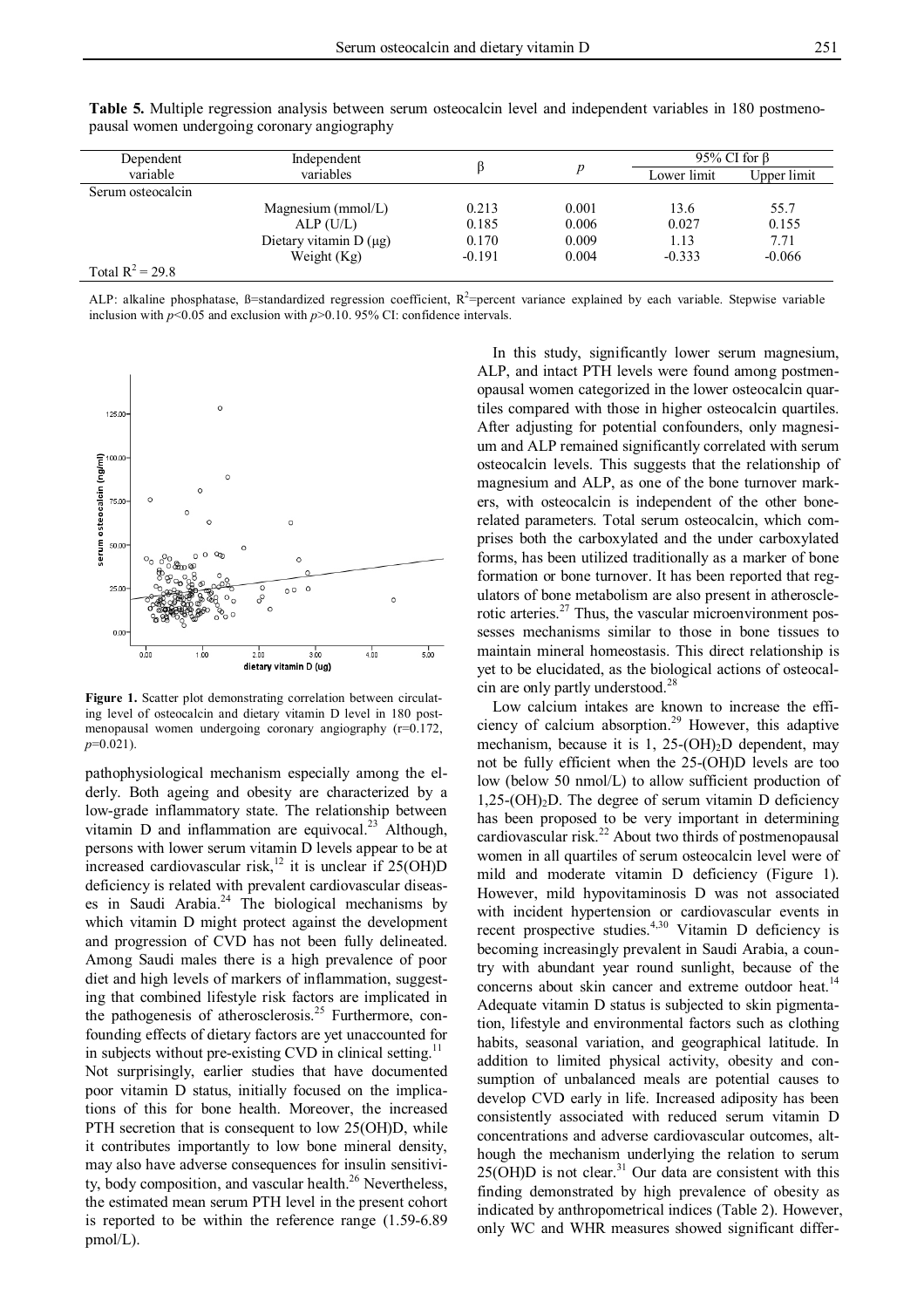ence between CAD patients and their control counterparts (*p*<0.05). Fat distribution changes with age such that there is an increase in visceral fat, which is more marked in women than in men. BMI can either underestimate the degree of fatness in older people because of changes in body composition or overestimate it due to loss of height from vertebral compression and kyphosis. WC, which correlates highly with total fat and intra-abdominal fat, might better predict adverse health effects of obesity in the elderly.<sup>32</sup> However, it is not clear which measure of adiposity best predicts the impact of obesity on health outcomes in the elderly.

Despite the established implication of serum vitamin D in CVD, the importance of adequate vitamin D intake is often neglected.<sup>11</sup> Upon univariate analysis, serum osteocalcin was significantly and negatively correlated with serum hsCRP, serum vitamin D and dietary vitamin D among the whole population. The role of dietary vitamin D as independent predictor persisted after multivariate analysis, suggesting a possible atherogenic effect of hypovitaminosis D as reported by previous studies.<sup>4</sup> These findings also suggests that inflammation, assessed by biomarkers such as hsCRP, may be associated with the intake of specific dietary components.<sup>33,34</sup> Of many inflammatory markers, CRP is the one that is most consistently related to cardiovascular risk.<sup>5</sup> Hence, the results of current study might be partially mediated via the mechanism of chronic low-grade inflammation. Circulating levels of pro-inflammatory cytokines were found to be elevated in older subjects and have been linked to CVD and osteoporosis. 35 Inverse correlations between osteocalcin and several obesity measures, namely body weight, BMI, WC, and WHR, were also observed (Table 4). Nevertheless, only body weight was found to be significantly correlated with serum osteocalcin independent of other potential confounders (Table 5). Osteocalcin is an osteoblast-specific protein, and may represent a link between bone metabolism and glucose/fat metabolism.<sup>36</sup> Foresta et al. $37$  found that osteocalcin can be produced in, and even secreted from, adipose tissue. Furthermore, several studies have confirmed inverse relationships between osteocalcin and WC, metabolic syndrome and CHD.<sup>38,39</sup>

During atherogenesis, bone matrix proteins, including osteocalcin, may have a regulatory role in the atherosclerotic calcification process.<sup>27</sup> Study subjects were found to have lower categories of hsCRP with increasing osteoclacin quartiles (Table 2). Our proposal that serum osteocalcin levels may be an independent cardiovascular risk factor, is supported by previous studies that have suggested that low osteocalcin level may play a causal role in the development of atherosclerosis. 40,41

Dietary energy, macronutrients and calcium are known to markedly influence the inflammatory process.<sup>42</sup> After adjustment for confounding factor, multiple regression analysis only showed significant contribution by dietary vitamin D (β= 0.170, 95% CI: 0.027, 0.155), of all dietary components, independent of other atherosclerosis-related factors in our population of postmenopausal women.

The present study has some limitations inherent to all cross-sectional studies. The observational character of this study does not allow one to conclude cause-effect relations. Self reported dietary intake can be misleading

because of reporting bias associated with a tendency to overestimate low intakes of healthy foods and underestimate high intakes of unhealthy foods. Nevertheless, this was not the case in the present study since vitamin D and calcium intake estimates would have been greater had a more health conscious way of reporting dietary intakes been followed. Furthermore, total osteocalcin concentrations, which include carboxylated and uncarboxylated forms, were estimated in our study when recent evidence has indicated that lower uncarboxylated osteocalcin concentrations may be associated with β-cell dysfunction in patients with prediabetes.<sup>43</sup>

In conclusion, elevated levels of serum hsCRP and vitamin D were associated with low serum osteocalcin levels. Therefore, it is plausible that osteocalcin as a potential cardiovascular risk marker. Serum magnesium, ALP, dietary vitamin D, and body weight were independent predictors of serum osteocalcin level among our cohort of postmenopausal women. However, further studies are needed to clarify the pathophysiological processes underlying the relationship between serum osteocalcin level and atherosclerosis parameters.

This study further found that vitamin D and calcium deficiency are highly prevalent in the Saudi population of post menopausal women, and supports the recommendation for dietary fortification or supplementation with vitamin D especially in postmenopausal women with no or insufficient calcium/dairy product intakes. Further studies are needed to define optimal serum vitamin D levels for Saudi people with adequate calcium intakes.

#### **ACKNOWLEDGMENT**

We would like to thank the CEOR, KAU and all the individuals who took part in the study.

### **AUTHOR DISCLOSURES**

The authors declare the originality of the manuscript and report no conflict of interest.

### **REFERENCES**

- 1. Tanko LB, Christiansen C, Cox DA, Geiger MJ, McNabb MA, Cummings SR. Relationship between osteoporosis and cardiovascular disease in postmenopausal women. J Bone Miner Res. 2005;20:1912-20. doi: 10.1359/JBMR.050711.
- 2. Anagnostis P, Karagiannis A, Kakafika AI, Tziomalos K, Athyros VG, Mikhailidis DP. Atherosclerosis and osteoporosis: age-dependent degenerative processes or related entities? Osteoporos Int. 2009;20:197-207. doi: 10.10 07/s00198- 008-0648-5
- 3. Targher G, Bertolini L, Padovani R, Zenari L, Scala L, Cigolini M, Arcaro G. Serum 25-hydroxyvitamin  $D_3$  concentrations and carotid artery intima-media thickness among type 2 diabetic patients. Clin Endocrinol. 2006;65:593-7. doi: 10.1111/j.1365-2265.2006.02633.x.
- 4. Wang TJ, Pencina MJ, Booth SL, Jacques PF, Ingelsson E, Lanier K et al. Vitamin D deficiency and risk of cardiovascular disease. Circulation. 2008;117:503-11. doi: 10.1161/ CI RCULATIONAHA.107.706127.
- 5. Ridker PM, Buring JE, Cook NR, Rifai N. C-reactive protein, the metabolic syndrome, and risk of incident cardiovascular events: an 8-year follow-up of 14719 initially healthy American women. Circulation. 2003;107:391-7. doi: 10. 1161/01.CIR.0000055014.62083.05.
- 6. Montalcini T, Emanuele V, Ceravolo R, Gorgone G, Sesti G,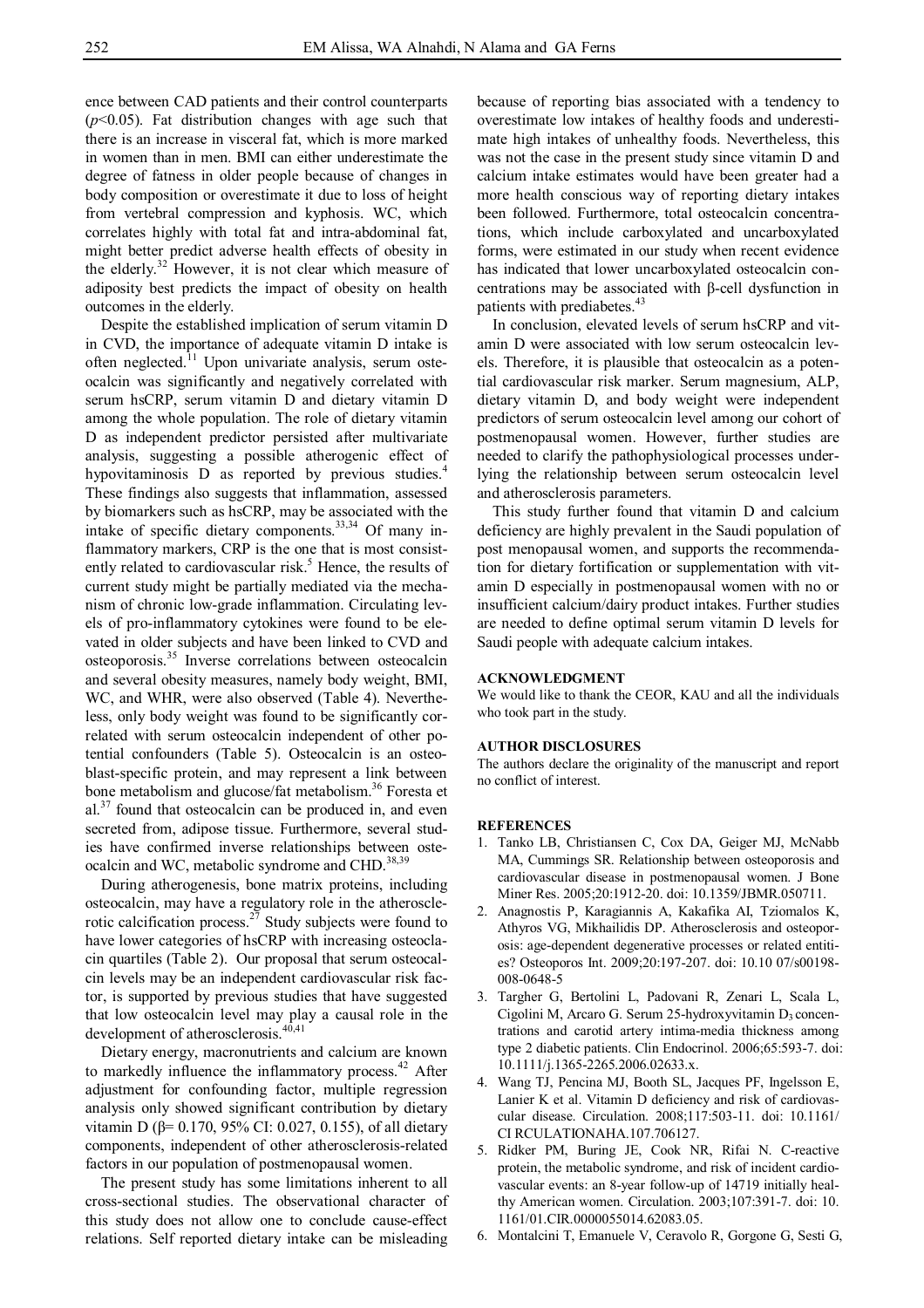Perticone F, Pujia A. Relation of low bone mineral density and carotid atherosclerosis in postmenopausal women. Am J Cardiol. 2004;94:266-9. doi: 10.1016/j.amjcard.2004.03.083.

- 7. Marcovitz PA, Tran HH, Franklin BA, O'Neill WW, Yerkey M, Boura J et al. Usefulness of bone mineral density to predict significant coronary artery disease. Am J Cardiol. 2005;96:1059-63. doi: 10.1016/j.amjcard.2005;06.034.
- 8. Eastell R, Hannon RA. Biomarkers of bone health and osteoporosis risk. P Nutr Soc. 2008;67:157-62. doi:10. 1017/S002966510800699X.
- 9. Hauschka PV, Lian JB, Cole DE, GundbergCM. Osteocalcin and matrix protein: vitamin K-dependent proteins in bone. Physiol Rev. 1989;69:990-1.
- 10. Shanahan CM, Cary NR, Metcalfe JC, Weissberg PL. High expression of genes for calcification-regulating protein in human atherosclerotic plaques. J Clin Invest. 1994;93:2393- 402. doi: 10.1172/JCI117246.
- 11. Zittermann A. Vitamin D in preventive medicine: are we ignoring the evidence? Br J Nutr. 2003;89:552-72. doi:10. 1079/BJN2003837.
- 12. Holick MF. Vitamin D deficiency. N Engl J Med. 2007;357: 266-81. doi: 10.1056/NEJMra070553.
- 13. Bener A, Al-Ali M, Hoffmann GF. Vitamin D deficiency in healthy children in a sunny country: associated factors. Int J Food Sci Nutr. 2009;60(S5):60-70. doi: 10.1080/096374808 02400487.
- 14. Kanan RM, Al Saleh YM, Fakhoury HM, Adham M, Aljaser S, Tamimi W. Year-round vitamin D deficiency among Saudi female out-patients. Public Health Nutr. 2013;16:544- 8. doi: 10.1017/S1368980012002947.
- 15. Saadi H, Nagelkerke N, Benedict S, Qazaq HS, Zilahi E, Mohamadiyeh MK, Al-Suhaili AI. Predictors and relationships of serum 25 hydroxyvitamin D concentration with bone turnover markers, bone mineral density, and vitamin D receptor genotype in Emirati women. Bone. 2006;39:1136-43. doi: 10.1016/j.bone.2006.05.010.
- 16. Soules MR, Sherman S, Parrott E, Rebar R, Santoro N, Utian W, Woods N. Executive summary: stages of reproductive aging workshop (STRAW) Park City, Utah, July 2001. Menopause. 2001;8:402-7. doi: 10.1097/0004219 2-200111000-00004.
- 17. Judkins M. Selective coronary angiography. Radiology. 1967;89:815-9.
- 18. US Department of Health and Human Services. Physical activity and health: a report of the Surgeon General. Atlanta, GA: Centers for Disease Control and Prevention (CDC). National Centers for Chronic Disease Prevention and Health Promotion; 1996.
- 19. Alissa EM, Bahjri S, Al-ama N, Ahmed WH, Starkey B, Ferns GA. Dietary vitamin A may be a cardiovascular risk factor in a Saudi population. Asia Pac J Clin Nutr. 2005;14: 137-44.
- 20. Dietary Reference Values for Food Energy and Nutrients for the UK. Report of the panel on Dietary Reference Values, Committee on medical aspects of food policy. Report no. 14. London: H.M. Stationary Office, Department of Health; 2003.
- 21. Willett W, Stampfer M. Total energy intake: implicatio-ns for epidemiologic analyses. Am J Epidemiol. 1986;124:1 7- 27.
- 22. Lips P. Vitamin D deficiency and secondary hyperparathyroidism in the elderly: consequences for bone loss and fractures and therapeutic implications. Endocr Rev. 2001;22: 477-501. doi: 10.1210/er.22.4.477.
- 23. Motiwala SR, Wang TJ. Vitamin D and cardiovascular risk. Curr Hypertens Rep. 2012;14:209-18. doi: 10.1007/s11906- 012-0262-y.
- 24. Alissa EM, Qadi SG, Alhujaili NAAlshehri AM, Ferns GA. Effect of diet and lifestyle factors on bone health in postmenopausal women. J Bone Miner Metab. 2011;29:725- 35. doi: 10.1007/s00774-011-0316-2.
- 25. Alissa EM, Bahjri S, Al-ama N, Ahmed WH, Ferns GA. High cardiovascular risk in young Saudi males: Cardiovascular risk factors, diet and inflammatory markers. Clinica Chimica Acta. 2006;365:288-96. doi: 10.1016/j.cca. 2005.09. 007.
- 26. McCarty MF. Vitamin D, Parathyroid hormone, and insulin sensitivity. Am J Clin Nutr. 2004;80:1451-2.
- 27. Dhore CR, Cleutjens JP, Lutgens E, Cleutjens KB, Geusens PP, Kitslaar PJ et al. Differential expression of bone matrix regulatory proteins in human atherosclerotic plaques. Arterioscler Thromb Vasc Biol. 2001,21:1998-2003. doi: 10.116 1/hq1201.100229.
- 28. Seibel MJ. Molecular markers of bone turnover: biochemical, technical and analytical aspects. Osteoporos Int. 2000; 11:S18-29. doi: 10.1007/s001980070003.
- 29. Holick MF. Vitamin D: a millennium perspective. J Cell Biochem. 2003;88:296-307. doi: 10.1002/jcb.10338.
- 30. Forman JP, Giovannucci E, Holmes MD, Bischoff-Ferrari HA, Tworoger SS, Willett WC, Curhan GC. Plasma 25 hydroxy vitamin D levels and risk of incident hypertension. Hypertension. 2007;49:1063-9. doi:10.1161/HYPER TEN-SIONAHA.107.087288.
- 31. Pittas AG, Harris SS, Stark PC, Dawson-Hughes B. The effects of calcium and vitamin D supplementation on blood glucose and markers of inflammation in nondiabetic adults. Diabetes Care. 2007;30:980-6. doi:10.2337/dc06-1994.
- 32. Kuk JL, Ardern CI. Influence of age on the association between various measures of obesity and all-cause mortality. J Am Geriatr Soc. 2009;57:2077-84. doi:10.1111/j.1532-54 15.2009.02486.x.
- 33. Fernández-Real JM, Izquierdo M, Ortega F, Gorostiaga E, Gómez-Ambrosi J, Moreno-Navarrete JM et al. The relationship of serum osteocalcin concentration to insulin secretion, sensitivity, and disposal with hypocaloric diet and resistance training. J Clin Endocrinol Metab. 2009;94:237- 45. doi:10.1210/jc.2008-0270.
- 34. Shab-Bidar S, Neyestani TR, Djazayery A, Eshraghian MR, Houshiarrad A, Kalayi A et al. Improvement of vitamin D status resulted in amelioration of biomarkers of systemic inflammation in the subjects with type 2 diabetes. Diabetes Metab Res Rev. 2012;28:424-30. doi:10.1002/dmrr.2290.
- 35. Tracy RP. Emerging relationships of inflammation, cardiovascular disease and chronic diseases of aging. Int J Obes Relat Metab Disord. 2003;27:S29-34. doi: 10.1038/sj.ijo. 0802497.
- 36. Ferron M, Hinoi E, Karsenty G, Ducy P. Osteocalcin differentially regulates β cell and adipocyte gene expression and affects the development of metabolic diseases in wildtype mice. Proc Natl Acad Sci USA. 2008;105:5266-70. doi: 10.1073/pnas.0711119105.
- 37. Foresta C, Strapazzon G, De Toni L, Gianesello L, Calcagno A, Pilon C et al. Evidence for osteocalcin production by adipose tissue and its role in human metabolism. J Clin Endocrinol Metab. 2010;95:3502-6. doi:10.1210/jc.2009- 557.
- 38. Pittas AG, Harris SS, Eliades M, Stark P, Dawson-Hughes B. Association between serum osteocalcin and markers of metabolic phenotype. J Clin Endocrinol Metab. 2009;94:827-32. doi: 10.1210/jc.2008-1422.
- 39. Yeap BB, Chubb SA, Flicker L, McCaul KA, Ebeling PR, Beilby JP, Norman PE. Reduced serum total osteocalcin is associated with metabolic syndrome in older men via waist circumference, hyperglycemia, and triglyceride levels. Eur J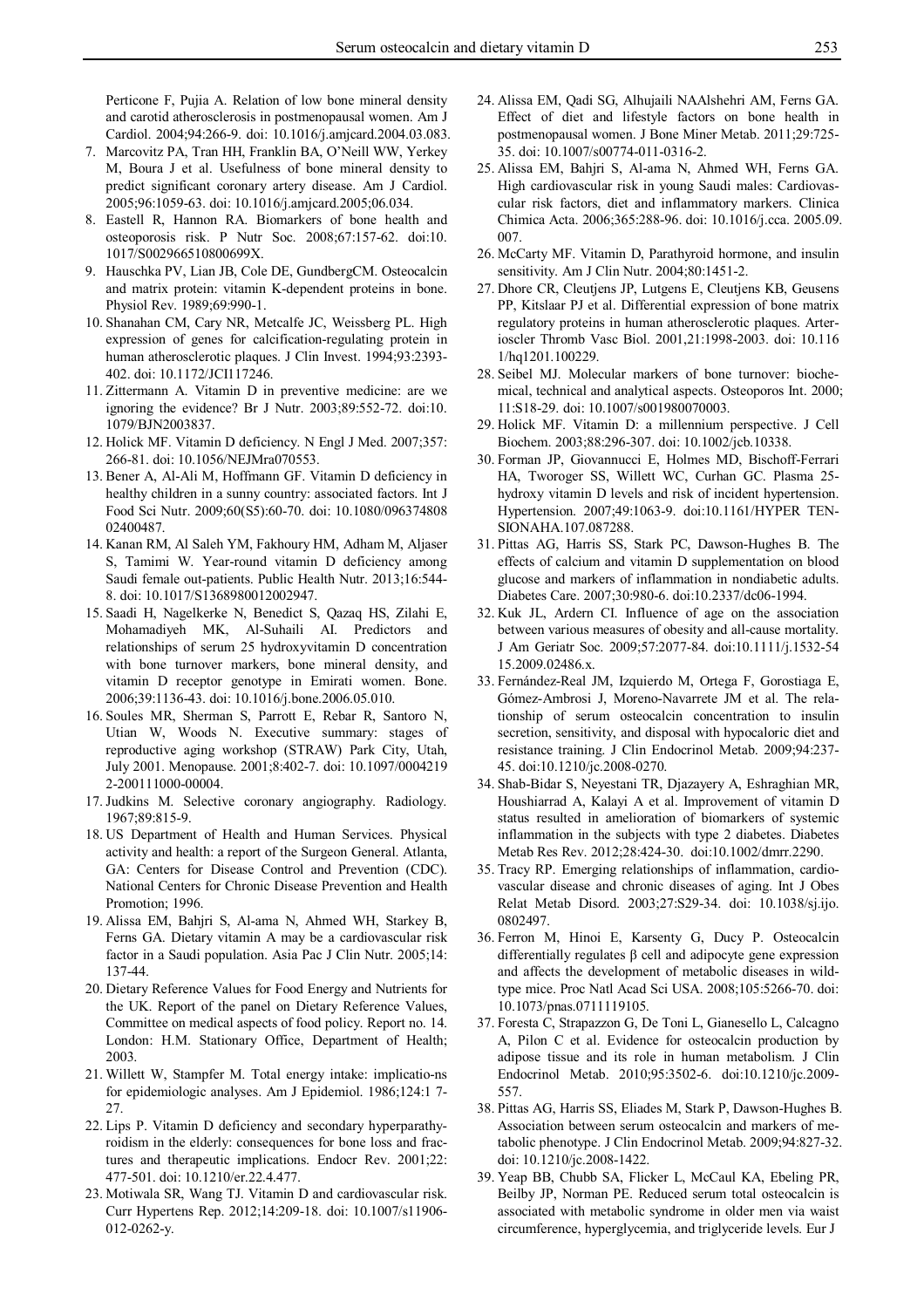Endocrinol. 2010;163:265-72. doi: 10.1530/EJE-10-0414.

- 40. Kanazawa I, Yamaguchi T, Yamamoto M, Yamauchi M, Kurioka S, Yano S, Sugimoto T. Serum osteocalcin level is associated with glucose metabolism and atherosclerosis parameters in type 2 diabetes mellitus. J Clin Endocrinol Metab. 2009;94:45-9. doi: 10.1210/jc.2008-1455.
- 41. Yeap BB, Chubb SA, Flicker L, McCaul KA, Ebeling PR, Hankey GJ et al. Associations of total osteocalcin with allcause and cardiovascular mortality in older men. The Health In Men Study. Osteoporos Int. 2012;23:599-606. doi: 10.10 07/s00198-011-1586-1.
- 42. Calder PC, Ahluwalia N, Albers R, Bosco N, Bourdet-Sicard R, Haller D et al. A consideration of biomarkers to be used for evaluation of inflammation in human nutritional studies. Br J Nutr. 2013;109:S1-34. doi: 10.1017/S00071145 12005119.
- 43. Pollock NK, Bernard PJ, Gower BA, Gundberg CM, Wenger K, Misra S et al. Loweruncarboxylated osteocalcin concentrations in children with prediabetes is associated with β-Cell function. Clin Endocrinol Metab. 2011;96: E1092-9. doi: 10.1210/jc.2010-731.